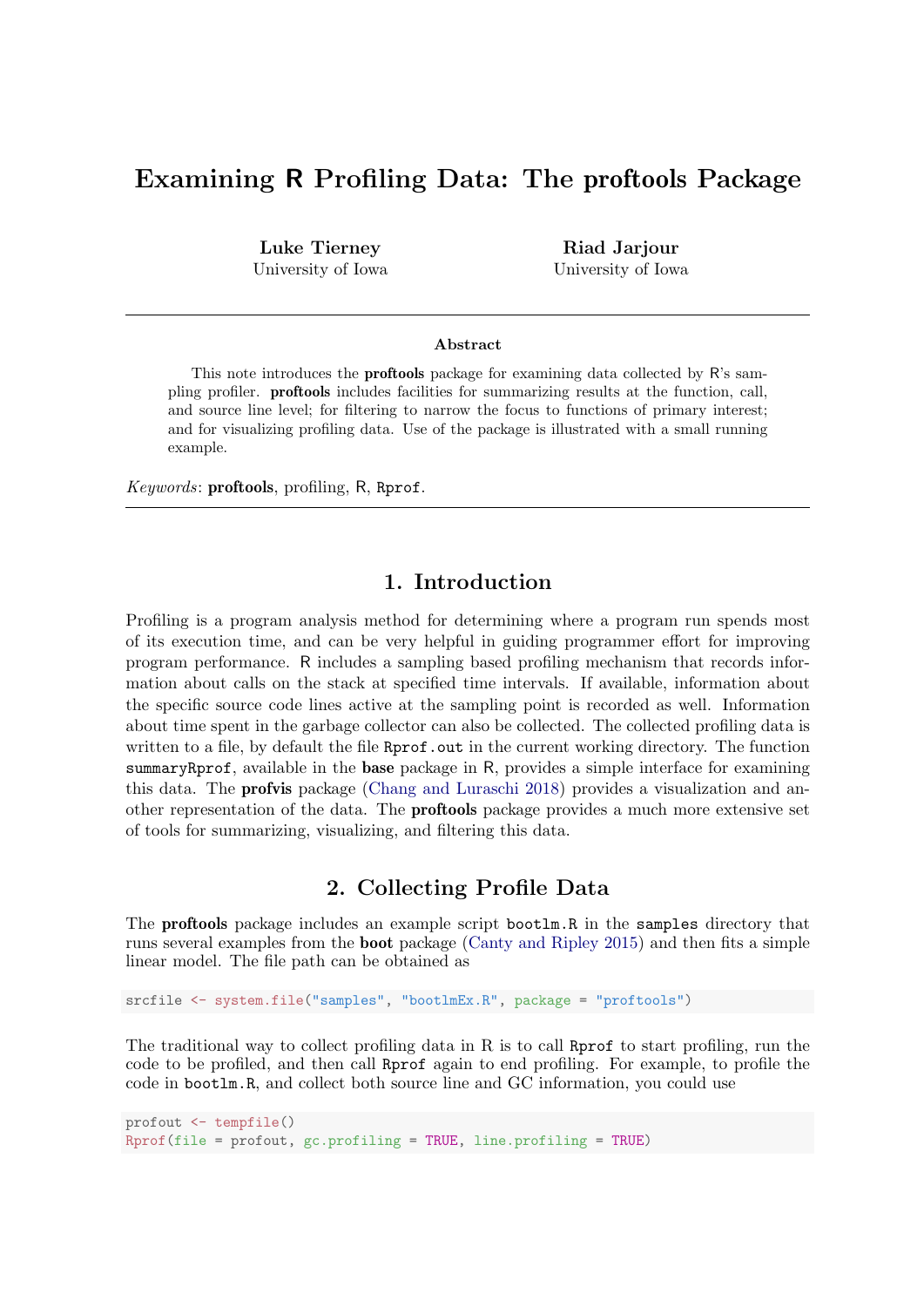```
source(srcfile)
Rprof(NULL)
pd <- readProfileData(profout)
unlink(profout)
```
The proftools package provides the simpler alternative

pd <- profileExpr(source(srcfile))

By default profileExpr enables GC and source information to be collected. It also trims off stack information leading up to the profileExpr call.

RStudio [\(RStudio Team 2015\)](#page-11-0) provides a Profile menu for collecting profile data. The data are stored in a cache directory. The function readRStudioProfileCacheData returns the data for the most recent profile run in the cache, or NULL if none is available.

# 3. Summary Functions

The most basic summary function is **funSummary** for summarizing profile results at the function level. It produces information similar to the result returned by R's summaryRprof but in a more usable form:

head(funSummary(pd), 10)

| ## |                         |     |       |      | total.pct gc.pct self.pct gcself.pct |
|----|-------------------------|-----|-------|------|--------------------------------------|
|    | ## withVisible          | 100 | 11.00 | 0.00 | 0.00                                 |
|    | ## source               | 100 | 11.00 | 0.00 | 0.00                                 |
|    | ## eval                 | 100 | 11.00 | 1.91 | 0.00                                 |
|    | ## lapply               | 75  | 4.31  | 1.91 | 0.00                                 |
|    | ## statistic            | 75  | 4.31  | 0.96 | 0.48                                 |
|    | ## FUN                  | 75  | 4.31  | 1.91 | 0.00                                 |
|    | ## glm (bootlmEx.R:33)  | 53  | 2.87  | 1.44 | 0.00                                 |
|    | ## boot (bootlmEx.R:44) | 36  | 0.96  | 0.00 | 0.00                                 |
|    | ## boot (bootlmEx.R:39) | 35  | 2.39  | 0.00 | 0.00                                 |
|    | ## model.frame.default  | 28  | 2.39  | 1.44 | 0.00                                 |

The result returned by funSummary, and most summary functions, is a data frame, so head can be used to focus on the top entries.

By default, when source information is available results are summarized at the call level, so multiple calls to boot from different source lines are shown separately. This can be suppressed by supplying the srclines = FALSE argument:

head(funSummary(pd, srclines = FALSE), 10)

| ## |                |     |      |      | total.pct gc.pct self.pct gcself.pct |
|----|----------------|-----|------|------|--------------------------------------|
|    | ## withVisible | 100 | 11.0 | 0.0  | 0.0                                  |
|    | ## source      | 100 | 11.0 | 0.0  | 0.0                                  |
|    | ## eval        | 100 | 11.0 | 25.4 | 0.0                                  |
|    | ## lapply      | 75. | 4.3  | 22.5 | 0.0                                  |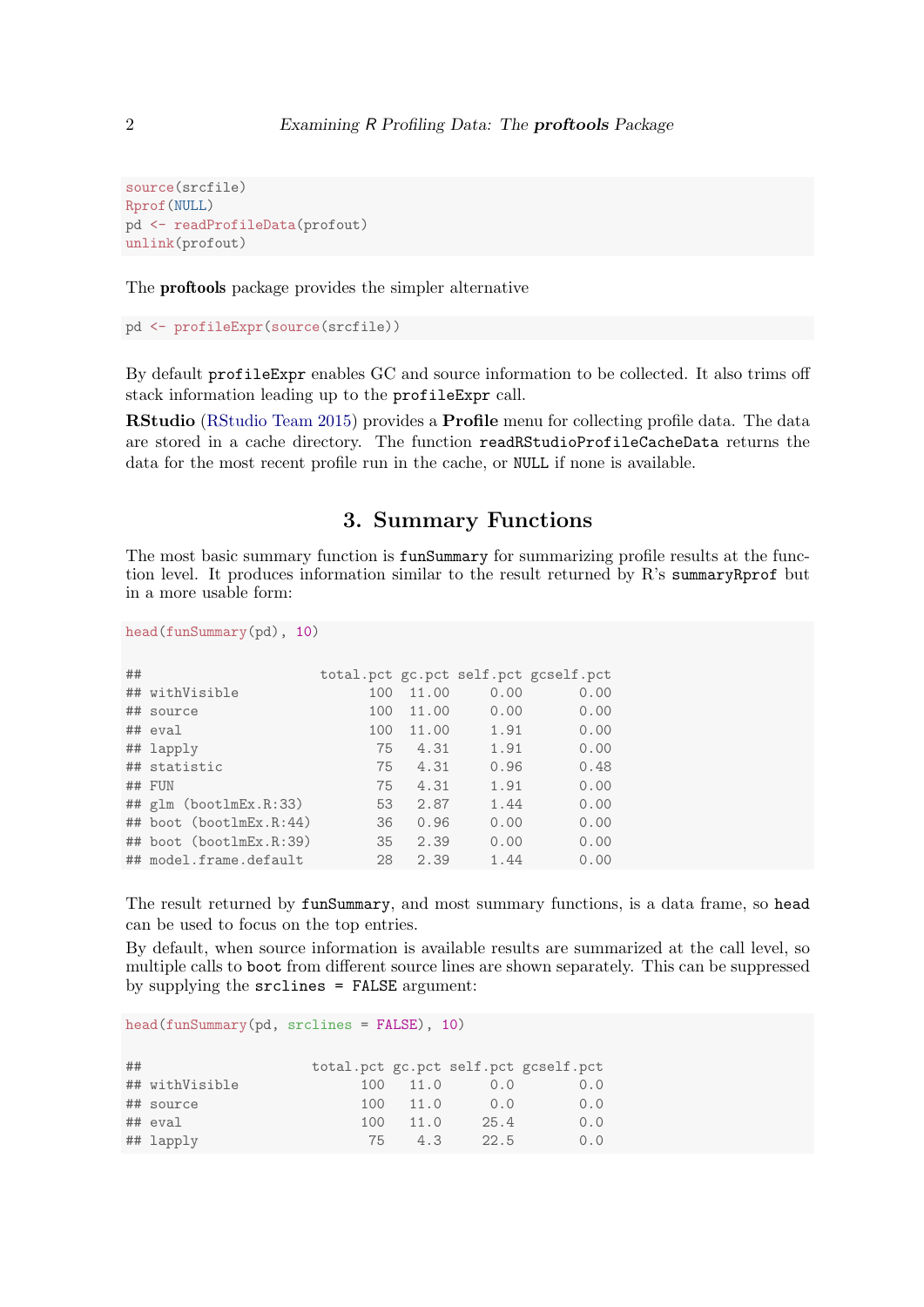| ## boot                | 75 | 4.3 | 0.0  | 0.0 |
|------------------------|----|-----|------|-----|
| ## statistic           | 75 | 4.3 | 7.7  | 3.8 |
| ## FUN                 | 75 | 4.3 | 29.2 | 0.0 |
| $##$ $glm$             | 53 | 2.9 | 12.9 | 0.0 |
| ## model.frame.default | 28 | 2.4 | 18.7 | 0.0 |
| ## stats::model.frame  | 23 | 2.4 | 0.0  | 0.0 |

Data can also be summarized by call:

```
head(callSummary(pd), 10)
```

| ## |                                            |     |       |      | total.pct gc.pct self.pct gcself.pct |
|----|--------------------------------------------|-----|-------|------|--------------------------------------|
|    | ## withVisible -> eval                     | 100 | 11.00 | 0.00 | 0.00                                 |
|    | ## source -> withVisible                   | 100 | 11.00 | 0.00 | 0.00                                 |
|    | $\#$ # eval $\rightarrow$ eval             | 100 | 11.00 | 0.48 | 0.00                                 |
|    | ## lapply -> FUN                           | 75  | 4.31  | 0.96 | 0.00                                 |
|    | ## FUN -> statistic                        | 75  | 4.31  | 0.96 | 0.48                                 |
|    | ## statistic -> glm (bootlmEx.R:33)        | 53  | 2.87  | 1.44 | 0.00                                 |
|    | ## eval $\rightarrow$ boot (bootlmEx.R:44) | 36  | 0.96  | 0.00 | 0.00                                 |
|    | ## boot (bootlmEx.R:44) -> lapply          | 36  | 0.96  | 0.00 | 0.00                                 |
|    | ## $eval \rightarrow boot (bootlmEx.R:39)$ | 35  | 2.39  | 0.00 | 0.00                                 |
|    | ## boot (bootlmEx.R:39) -> lapply          | 35  | 2.39  | 0.48 | 0.00                                 |

When source information is available in the profile data the  $srcSummary$  function can be used to summarize at the source line level; only lines appearing in the sample are included:

srcSummary(pd)

| ## |                        |       | total.pct gctotal.pct | source                                                     |
|----|------------------------|-------|-----------------------|------------------------------------------------------------|
|    | $\#$ # bootlm $Ex.R:8$ | 2.39  | 0.48                  | gp1 <- 1:table(as.numeric(d\$seri                          |
|    | ## bootlmEx.R:10       | 0.48  | 0.48                  | $m2 \leq sum(d[-gp1,1] * f[-gp1])/s $                      |
|    | ## bootlmEx.R:11       | 0.48  | 0.00                  | $ss1 \leftarrow sum(d[gp1,1]^2 * f[gp1]) \dots$            |
|    | $\#$ # bootlmEx.R:12   | 0.48  | 0.00                  | $ss2 \leq sum(d[-gp1,1]^2 * f[-gp1] \dots$                 |
|    | $\#$ # bootlmEx.R:16   | 3.83  |                       | $0.96$ boot(grav1, diff.means, $R = 999$ , sty             |
|    | ## bootlmEx.R:25       | 0.48  |                       | $0.00$ nuke.data $\leq$ data.frame(nuke, resid             |
|    | $\#$ # bootlmEx.R:33   | 53.11 | 2.87                  | $lm.b \leftarrow glm(fitt + residual[inds]$ $\tilde{a} a $ |
|    | ## bootlmEx.R:35       | 17.22 | 0.48                  | $pred.b \leftarrow predict(lm.b, x.pred)$                  |
|    | ## bootlmEx.R:39       | 35.41 |                       | $2.39$ nuke.boot $\leq$ boot (nuke.data, nuke.fu           |
|    | $\#$ # bootlmEx.R:44   | 35.89 |                       | 0.96 nuke.boot <- boot(nuke.data, nuke.fu                  |
|    | $\#$ # bootlmEx.R:50   | 7.18  |                       | $0.96$ X <- matrix(rnorm(n * p), n, p)                     |
|    | ## bootlmEx.R:51       | 0.96  |                       | $0.00 y \leftarrow \text{rnorm}(n) + X[, 1]$               |
|    | $\#$ # bootlmEx.R:52   | 16.27 |                       | 5.74 fit <- $lm(y \sim X)$                                 |

The function annotateSource can show the full files with profiling annotations.

A useful way to examine profile data is to look for hot execution paths. This approach sorts functions called at top level, i.e. at the bottom of the call stack, by the total amount of time spent in their top level calls; within each top level call to a function f the functions called by f are sorted by the amount of time spent in them within the top level call to f; and the process continues for higher level calls. The function hotPaths produces a hot path summary; the **total**.pct argument causes leaf functions in stack traces to be pruned back until the execution time percentage for each stack trace is at least total.pct: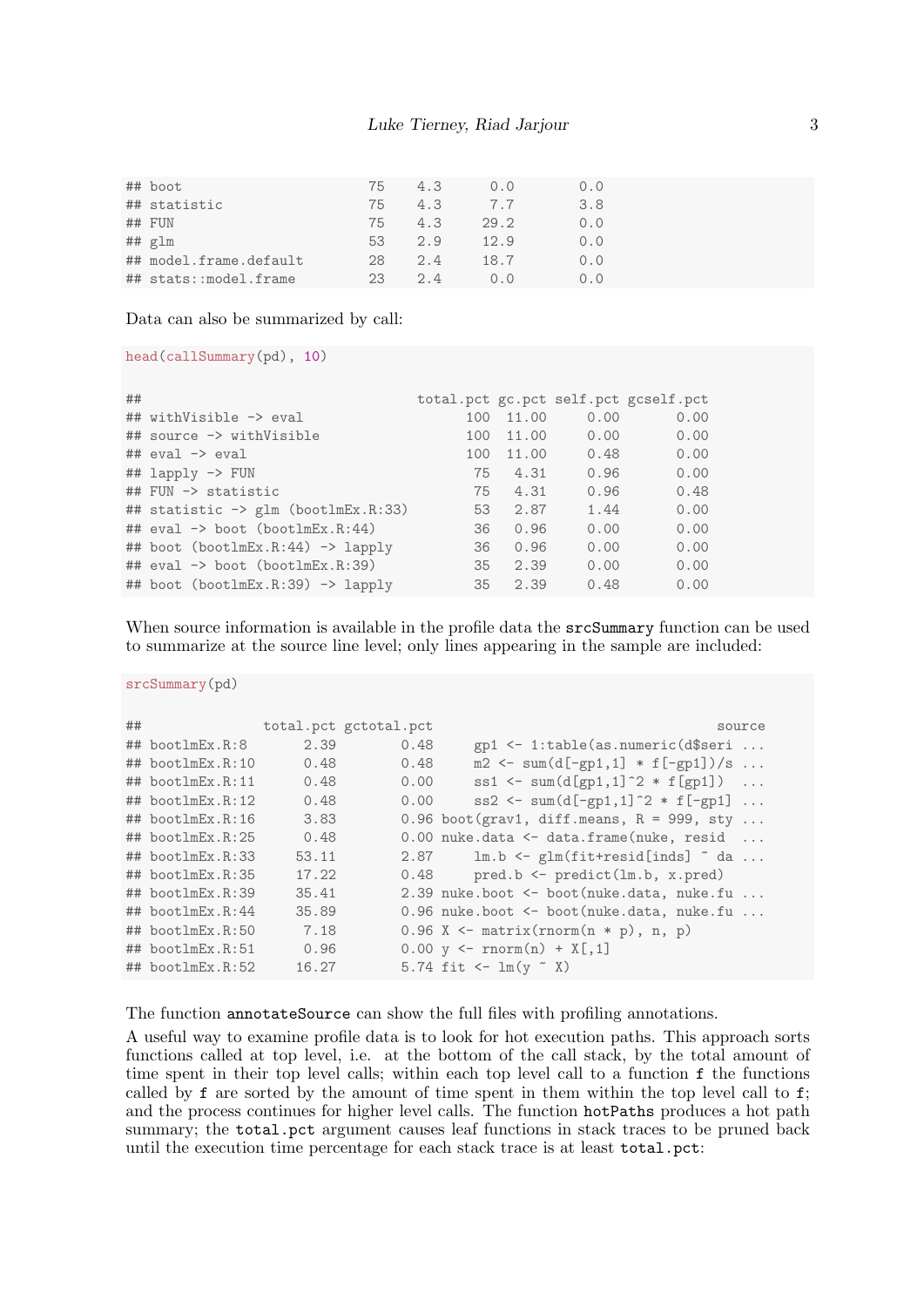| ##      | path |        |                                              | total.pct self.pct |       |
|---------|------|--------|----------------------------------------------|--------------------|-------|
| ##      |      | source |                                              | 100.00             | 0.00  |
|         |      |        | ## . withVisible                             | 100.00             | 0.00  |
| ## eval |      |        |                                              | 100.00             | 0.00  |
| ##      |      |        | $\ldots$ eval                                | 100.00             | 0.00  |
| ##      |      |        | $\ldots$ boot (bootlmEx.R:39)                | 35.41              | 0.00  |
| ##      |      |        | $\cdots$ lapply                              | 35.41              | 0.48  |
| ##      |      |        | $\cdots$ $\cdots$ $\cdots$ $\vdots$ $\vdots$ | 34.93              | 0.00  |
| ##      |      |        | $\ldots$ statistic                           | 34.93              | 0.48  |
| ##      |      |        | $\ldots$ glm (bootlmEx.R:33) 26.32           |                    | 0.48  |
| ##      |      |        | $\cdots$ eval                                | 12.92              | 12.92 |
| ##      |      |        | $\ldots$ boot (bootlmEx.R:44)                | 35.89              | 0.00  |
|         |      |        | ## lapply                                    | 35.89              | 0.00  |
| ##      |      |        | $\cdots$ $\cdots$ $\cdots$ $\vdots$ $\vdots$ | 35.89              | 0.00  |
| ##      |      |        | $\cdots$ statistic                           | 35.89              | 0.00  |
|         |      |        | ## glm (bootlmEx.R:33) 26.79                 |                    | 0.96  |
|         |      |        | ## eval                                      | 14.35              | 14.35 |
|         |      |        | ## 1m(boot1mEx.R:52)                         | 16.27              | 0.00  |

Examining the result of hotPaths starting with high values of total.pct and then moving to lower values is a useful way to explore where the computational effort is concentrated. An alternative for limiting the depth to which stack traces are followed is provided by the maxdepth argument.

# 4. Filtering Profile Data

The hot path summary shows information associated with the source command itself that is not directly relevant to our analysis. The filterProfileData function can be used to select or omit certain functions, drop functions with small self or total times, narrow to a particular time interval, among others. For example, by selecting only stack traces that include calls to withVisible and then trimming off the leading four calls we can focus just on the work done in the sourced file:

```
filteredPD <- filterProfileData(pd, select = "withVisible", skip = 4)
```
The hot path summary for this reduced profile is

```
hotPaths(filteredPD, total.pct = 10.0)
```

| ## | path                             | total.pct self.pct |      |
|----|----------------------------------|--------------------|------|
|    | ## boot (bootlmEx.R:39)          | 35.41              | 0.00 |
|    | ## . lapply                      | 35.41 0.48         |      |
|    | ## FUN                           | 34.93              | 0.00 |
|    | ## statistic                     | 34.93              | 0.48 |
|    | $\#$ # $glm$ (bootlmEx.R:33)     | 26.32              | 0.48 |
|    | $\#$ $\#$ $\ldots$ $\ldots$ eval | 12.92              | 0.00 |
|    | $\#$ # $\ldots$ $\ldots$ eval    | 12.92              | 0.00 |
|    | ## stats::model.frame            | 10.05              | 0.00 |

hotPaths(pd, total.pct = 10.0)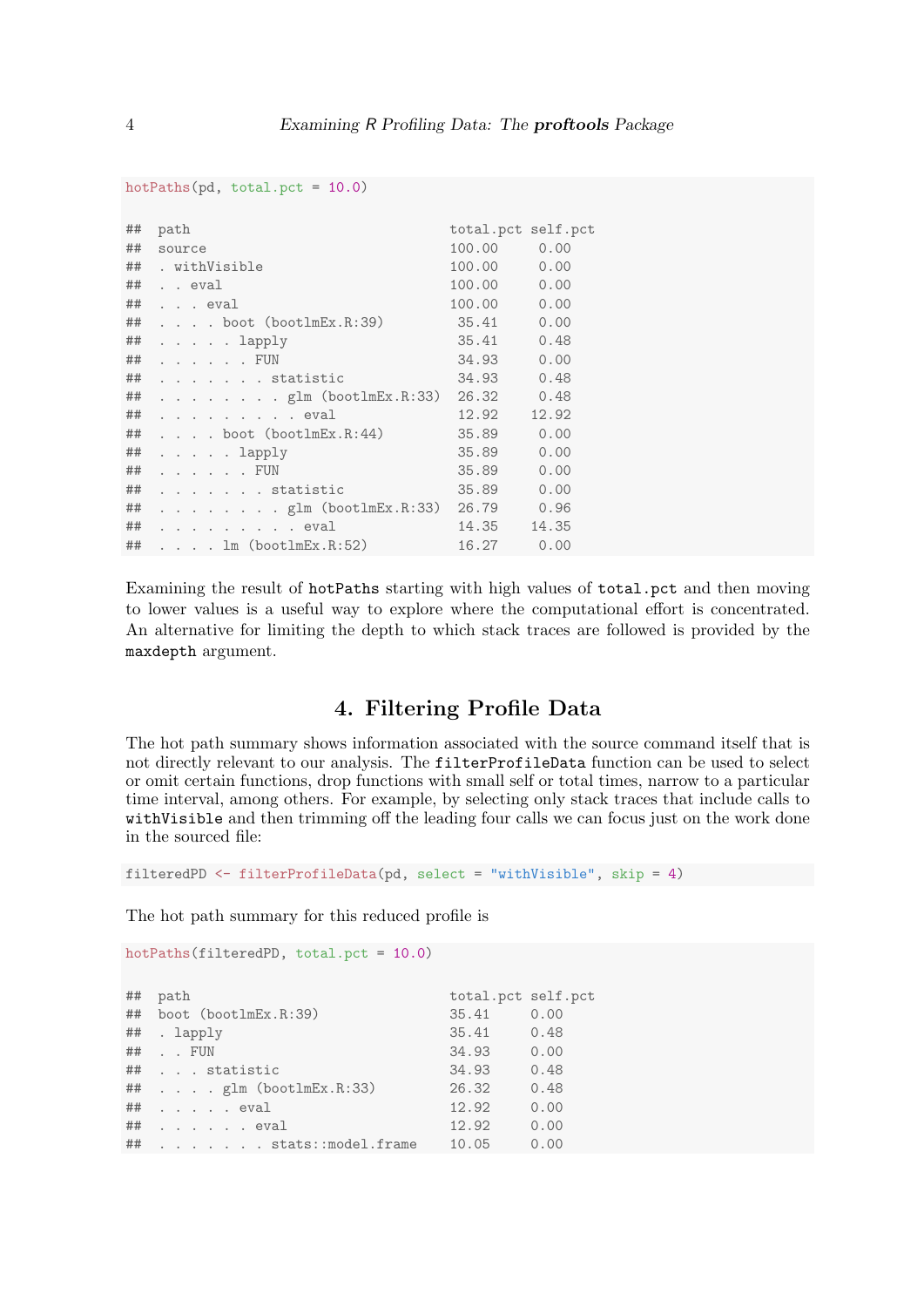|    | ## model.frame.default 10.05     |       | 0.96 |
|----|----------------------------------|-------|------|
| ## | boot (bootlmEx.R:44)             | 35.89 | 0.00 |
|    | ## . lapply                      | 35.89 | 0.00 |
|    | $\#$ # FUN                       | 35.89 | 0.00 |
|    | ## statistic                     | 35.89 | 0.00 |
|    | $\#$ # glm (bootlmEx.R:33)       | 26.79 | 0.96 |
|    | $\#$ $\#$ $\ldots$ $\ldots$ eval | 14.35 | 0.00 |
|    |                                  | 14.35 | 0.00 |
|    | $\#$ # 1m (bootlmEx.R:52)        | 16.27 | 0.00 |
|    |                                  |       |      |

We can use the focus filter to further narrow our examination to stack frames containing calls to glm and also remove all calls preceding the first glm call from the selected stack frames. For this reduced data it also makes sense to follow the paths further by lowering total.pct to 5%:

```
glmPD <- filterProfileData(filteredPD, focus = "glm")
hotPaths(glmPD, total.pct = 5.0)
## path total.pct self.pct
## glm (bootlmEx.R:33) 53.11 1.44
## . .getXlevels 9.09 0.48
## . . sapply 7.18 0.00
## . . . lapply 6.22 0.00
## . . . . FUN 5.74 0.00
## . . . . . paste 5.74 0.96
## . eval 27.27 0.00
## . . eval 27.27 0.00
## . . . glm.fit 8.13 4.31
## . . . stats::model.frame 19.14 0.00
## . . . . model.frame.default 19.14 1.44
## . . . . . sapply 6.70 0.48
## . model.matrix 10.05 0.00
## . . model.matrix.default 10.05 0.96
## . . . vapply 7.66 0.96
## . . . . FUN 6.22 0.00
## . . . . . paste 6.22 0.48
## . . . . . . deparse 5.74 0.96
```
### 5. Visualizing Profile Data

[Call graphs](https://en.wikipedia.org/wiki/Call_graph) annotated with profile information are a very popular way to view profiling results. plotProfileCallGraph uses the graph [\(Gentleman, Whalen, Huber, and Falcon 2015\)](#page-11-1) and Rgraphviz [\(Gentry, Long, Gentleman, Falcon, Hahne, Sarkar, and Hansen 2015\)](#page-11-2) packages from Bioconductor to render an annotated call graph. The default style for the graph is based on the style used in [Google's profiling library](https://github.com/gperftools) but can be customized in a number of ways. A call graph for the full profile data is produced by

plotProfileCallGraph(pd)

and is shown in Figure [1.](#page-5-0)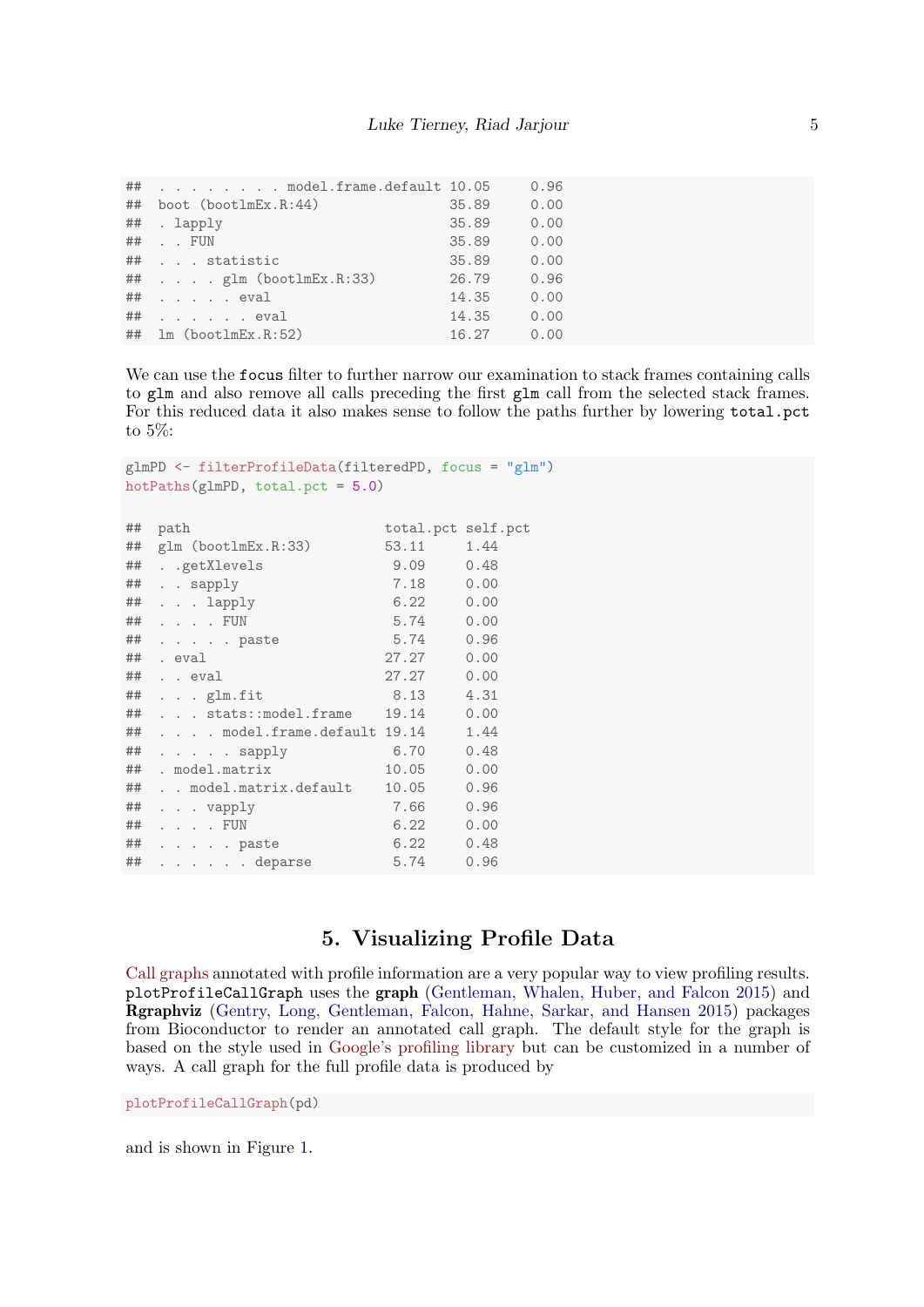

<span id="page-5-0"></span>Figure 1: Full call graph of profile data.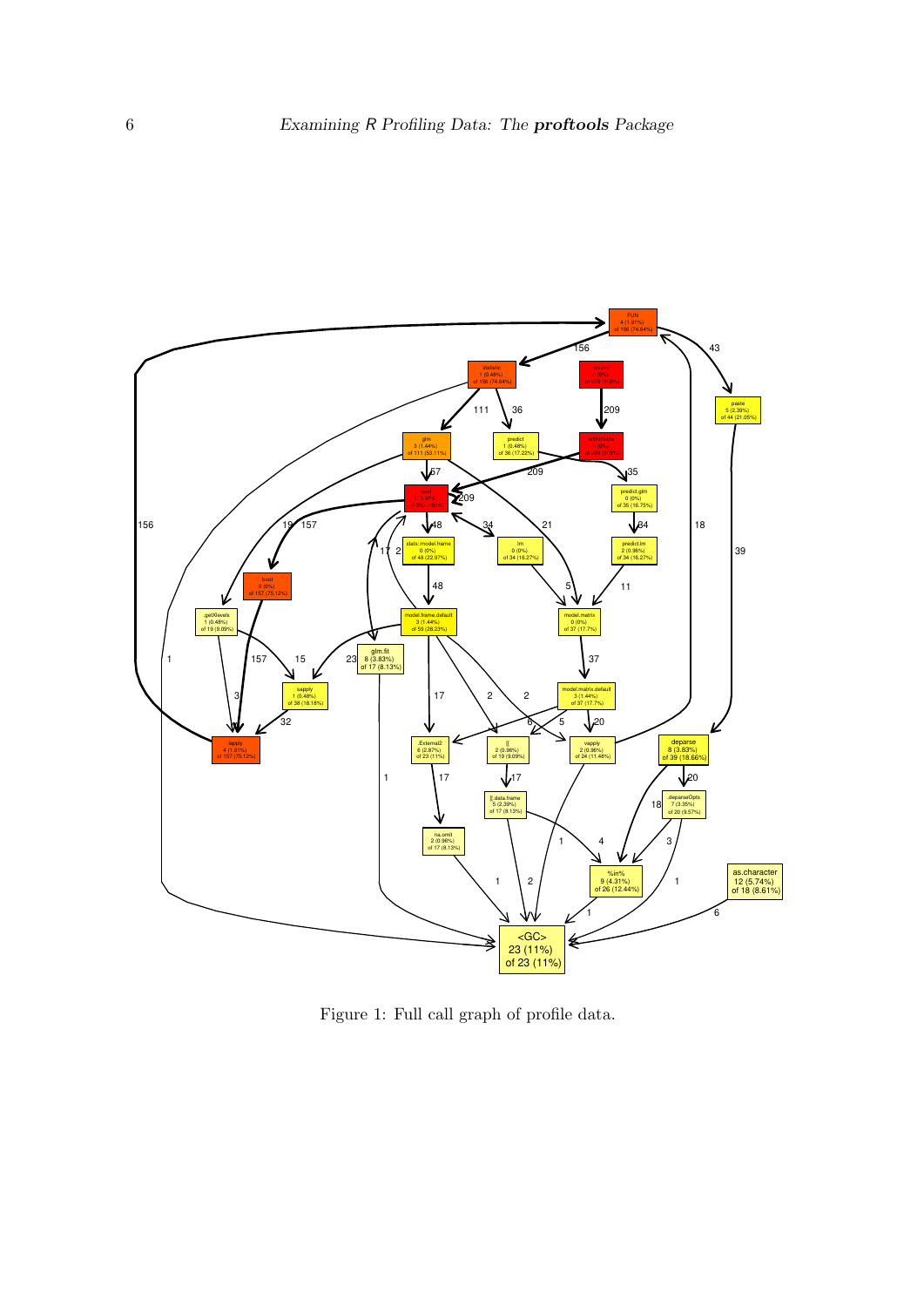By default the call graph size is limited to at most 30 nodes; nodes with lower total hit counts are dropped. The maxnodes argument can be used to adjust this limit. Also by default color is used to encode the total hit score for the function nodes. This can be suppressed with the score = "none" argument.

We can obtain a more readable graph by filtering. For example, to examine the glm.fit call and its callees we can use

plotProfileCallGraph(filterProfileData(pd, focus = "glm.fit"))

The result is shown in Figure [2.](#page-7-0)

A printed version of the call graph, similar to the call graph produced by gprof [\(Graham,](#page-11-3) [Kessler, and Mckusick 1982\)](#page-11-3), can be obtained with printProfileCallGraph. For the subgraph of the glm.fit calls, for example,

printProfileCallGraph(filterProfileData(pd, focus = "glm.fit"))

produces the printed representation shown in Figure [3.](#page-8-0)

Another visualization sometimes used is a [flame graph.](http://www.brendangregg.com/flamegraphs.html) A flame graph for the original data is produced by

flameGraph(pd)

The result is shown in Figure [4.](#page-9-0) A flame graph of the filtered data is produced by

flameGraph(filteredPD)

and shown in Figure [5](#page-10-2)

The vertical positions of rectangles in these flame graphs represent call depth on the stack. The widths of the rectangles represent the amount of time spent in a call at a particular call or set of calls at a particular depth. The order argument determines the ordering of call rectangles at a particular level within a call at the lower level. The default order is "hot"; it uses the hot path ordering with the call with the largest amount of time first. This produces a visual representation of the hot path summary. The "alpha" ordering orders the calls alphabetically. Specifying order = "time" shows the calls in the order in which they occurred:

flameGraph(pd, order = "time")

Figure [6](#page-11-4) shows the boot calls preceding the data generation for the lm call and the lm call itself.

Default colors for flame graphs are based on the rainbow palette. Alternative colors can be specified by providing a colormap function. If space permits, the call labels are printed within the rectangles representing the calls. A method for the **identify** function is available that can be used to identify the individual calls when they are not visible. An option to this method is to request that all instances of the identified calls be outlined on the plot. The identify method uses the value returned by flameGraph; thus it would be used as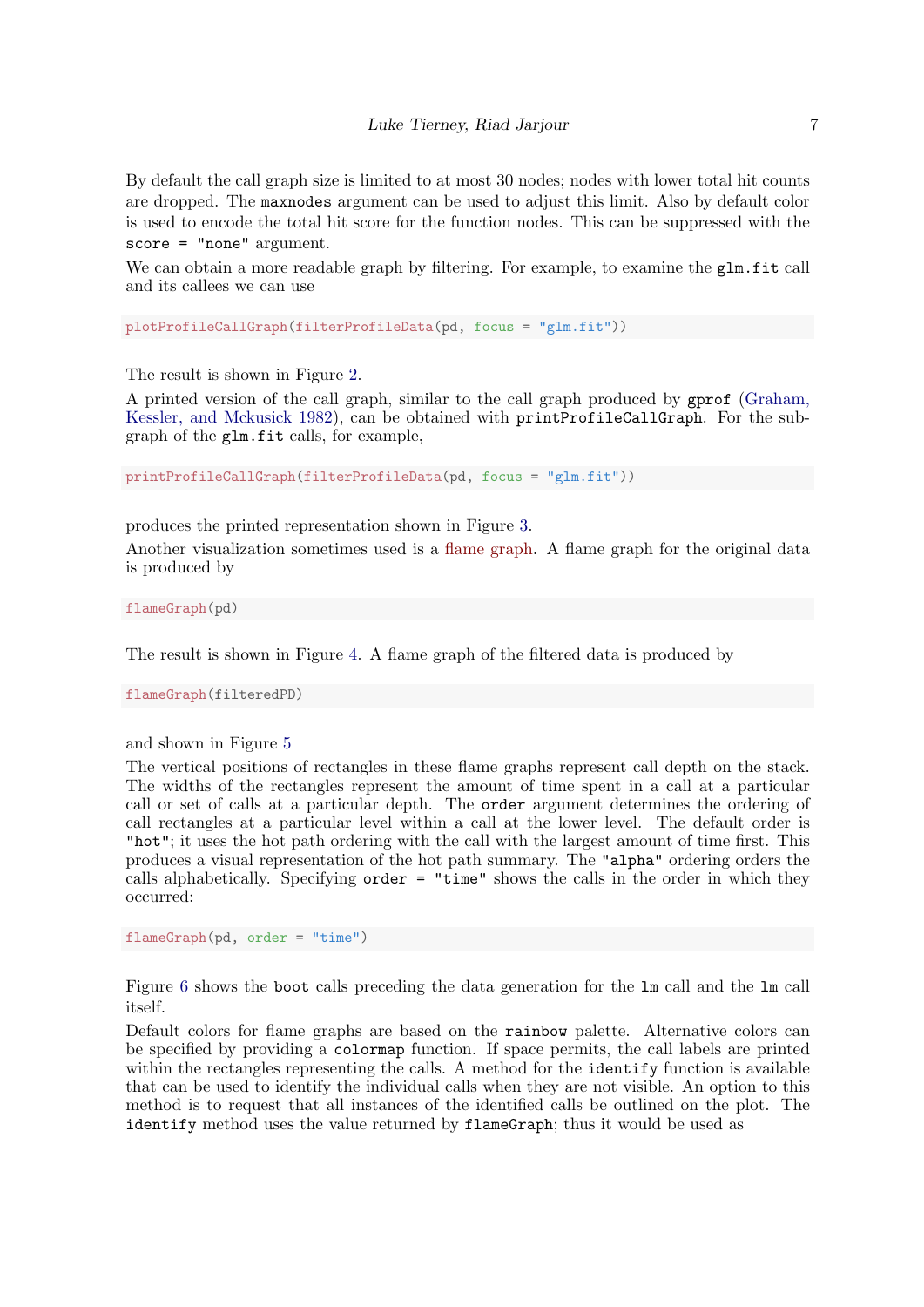

<span id="page-7-0"></span>Figure 2: Call graph for glm.fit call.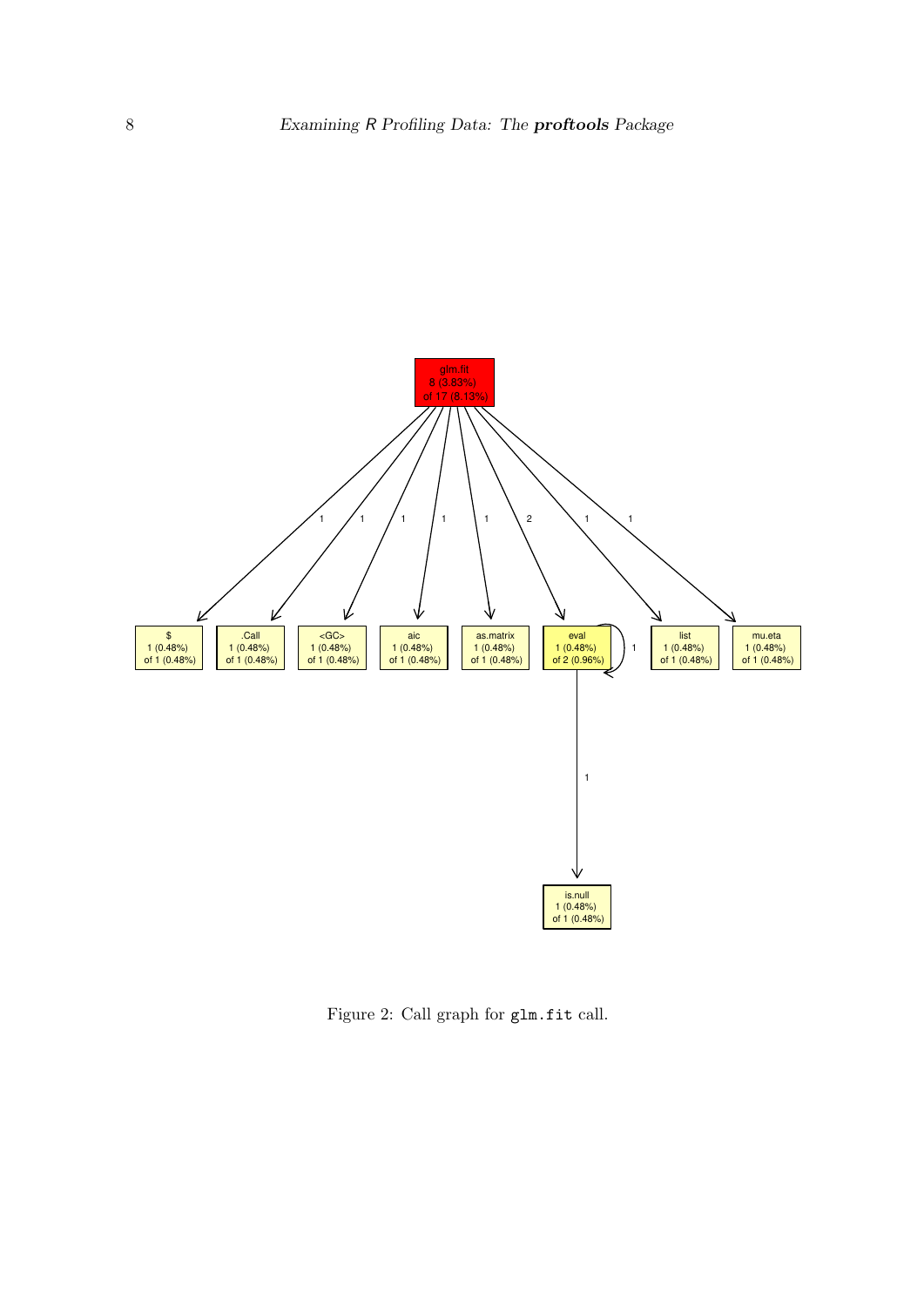|  | Ca11 | graph |
|--|------|-------|
|--|------|-------|

| index                                                                                                                                                                                                                                                                                                                                                                                                                                                                                                  | $%$ time |                                                                      | % self % children                                                    | name                                                                                                                 |
|--------------------------------------------------------------------------------------------------------------------------------------------------------------------------------------------------------------------------------------------------------------------------------------------------------------------------------------------------------------------------------------------------------------------------------------------------------------------------------------------------------|----------|----------------------------------------------------------------------|----------------------------------------------------------------------|----------------------------------------------------------------------------------------------------------------------|
| $[1]$                                                                                                                                                                                                                                                                                                                                                                                                                                                                                                  | 8.13     | 3.83<br>0.48<br>0.48<br>0.48<br>0.48<br>0.48<br>0.48<br>0.48<br>0.48 | 4.31<br>0.00<br>0.00<br>0.00<br>0.00<br>0.00<br>0.48<br>0.00<br>0.00 | glm.fit [1]<br>\$ [3]<br>.Call [4]<br>$<$ GC> [5]<br>aic [6]<br>as.matrix [7]<br>eval [2]<br>list [9]<br>mu.eta [10] |
| $[2]$                                                                                                                                                                                                                                                                                                                                                                                                                                                                                                  | 0.96     | 0.48<br>0.00<br>0.48<br>0.00<br>0.48                                 | 0.48<br>0.48<br>0.48<br>0.48<br>0.00                                 | glm.fit [1]<br>eval [2]<br>eval [2]<br>eval [2]<br>is.null [8]                                                       |
| $[3]$                                                                                                                                                                                                                                                                                                                                                                                                                                                                                                  | 0.48     | 0.48<br>0.48                                                         | 0.00<br>0.00                                                         | glm.fit [1]<br>\$ [3]                                                                                                |
| $[4]$                                                                                                                                                                                                                                                                                                                                                                                                                                                                                                  | 0.48     | 0.48<br>0.48                                                         | 0.00<br>0.00                                                         | glm.fit [1]<br>.Call [4]                                                                                             |
| $[5]$                                                                                                                                                                                                                                                                                                                                                                                                                                                                                                  | 0.48     | 0.48<br>0.48                                                         | 0.00<br>0.00                                                         | glm.fit [1]<br>$<$ GC> [5]                                                                                           |
| [6]                                                                                                                                                                                                                                                                                                                                                                                                                                                                                                    | 0.48     | 0.48<br>0.48                                                         | 0.00<br>0.00                                                         | glm.fit [1]<br>aic [6]                                                                                               |
| $[7] \centering% \includegraphics[width=1\textwidth]{images/TransY.pdf} \caption{The first two different values of $d=3$ and $d=4$ (left) and $d=5$ (right) and $d=6$ (right) and $d=6$ (right) and $d=6$ (right) and $d=6$ (right) and $d=6$ (right) and $d=6$ (right) and $d=6$ (right) and $d=6$ (right) and $d=6$ (right) and $d=6$ (right) and $d=6$ (right) and $d=6$ (right) and $d=6$ (right) and $d=6$ (right) and $d=6$ (right) and $d=6$ (right) and $d=6$ (right) and $d=6$ (right) and $$ | 0.48     | 0.48<br>0.48                                                         | 0.00<br>0.00                                                         | glm.fit [1]<br>as.matrix [7]                                                                                         |
|                                                                                                                                                                                                                                                                                                                                                                                                                                                                                                        | 0.48     | 0.48<br>0.48                                                         | 0.00<br>0.00                                                         | eval [2]<br>is.null [8]                                                                                              |
| [9]                                                                                                                                                                                                                                                                                                                                                                                                                                                                                                    | 0.48     | 0.48<br>0.48                                                         | 0.00<br>0.00                                                         | glm.fit [1]<br>list [9]                                                                                              |
| $[10]$                                                                                                                                                                                                                                                                                                                                                                                                                                                                                                 | 0.48     | 0.48<br>0.48                                                         | 0.00<br>0.00                                                         | glm.fit [1]<br>mu.eta [10]                                                                                           |

<span id="page-8-0"></span>Figure 3: Printed call graph.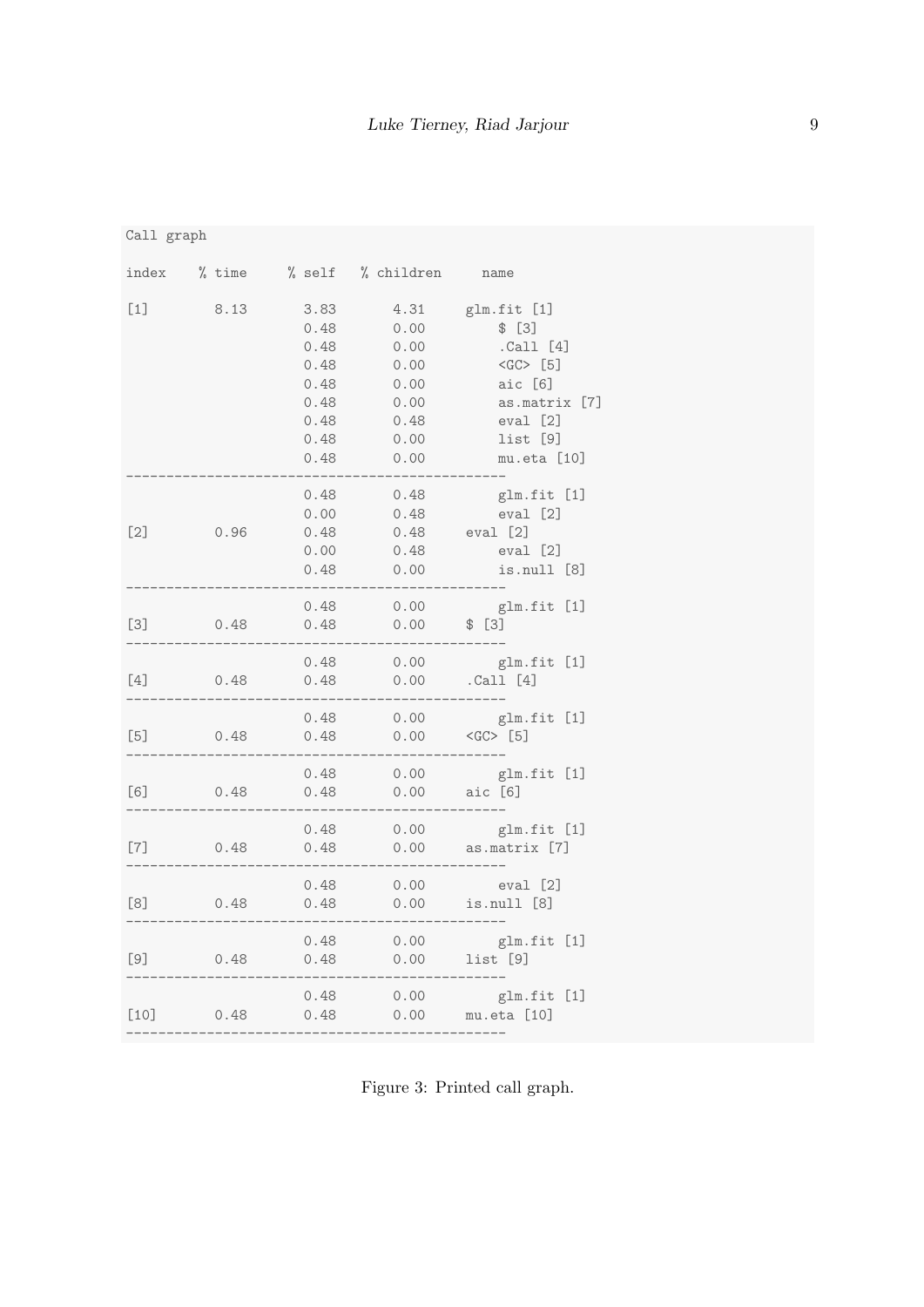

<span id="page-9-0"></span>Figure 4: Flame graph visualizing hot paths for the full profile data.

```
fg <- flameGraph(pd)
identify(fg)
```
A third visualization that is sometimes used is a callee tree map. This is produced by

calleeTreeMap(pd)

and shown in Figure [7.](#page-12-0) A callee tree map shows a tree map [\(Shneiderman 1998\)](#page-11-5) of the calls in the call tree. The tiling algorithm used depends on the squarify argument. If squarify is TRUE then the squarified algorithm [\(Bruls, Huizing, and van Wijk 2000\)](#page-10-3) is used; otherwise, the longer side is partitioned. Again a method for identify is provided for calleeTreeMap objects. Clicking on rectangles in the plot returns a list of the call stacks for the identified rectangles.

## 6. Graphical User Interfaces

The function writeCallgrindFile can be used to write the profile data in [Valgrind's](valgrind.org) callgrind format for use with the [kcachegrind](http://kcachegrind.sourceforge.net/html/Home.html) or qcachegrind graphical user interfaces available on Linux and Mac OS X. Figure [8](#page-12-1) shows the kcachegrind interface for the example profile data written out using writeCallgrindFile. By default writeCallgrindFile assumes the common case where, as here, the profiled code is in a file run using source and source code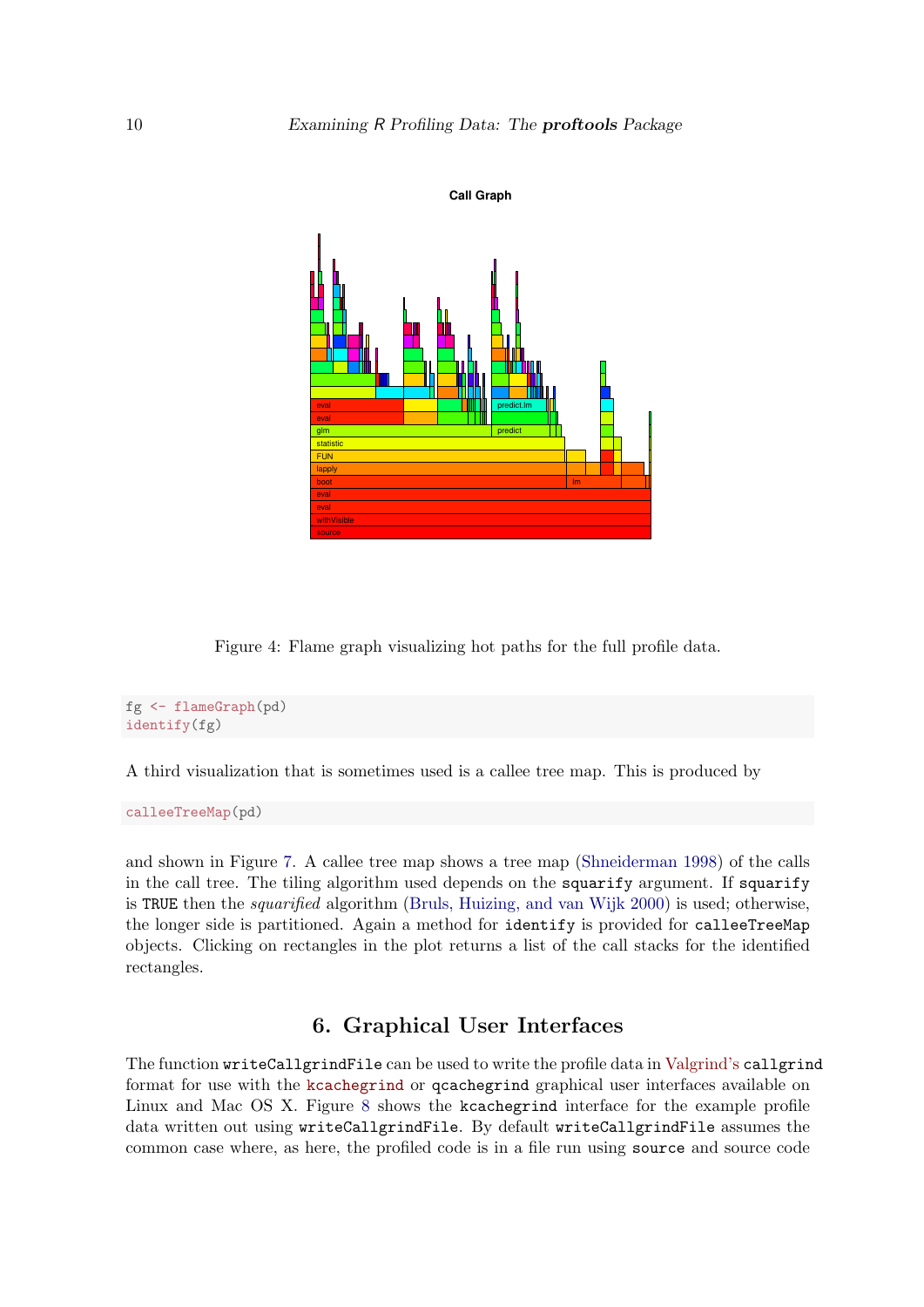



<span id="page-10-2"></span>Figure 5: Flame graph of the filtered profile data.

information is retained. If this is the case, writeCallgrindFile removes calls associated with the source call and adds a  $\langle \text{TOP} \rangle$  entry; this persuades kcachegrind to show the top level line information.

Graphical user interfaces within R will be made available in the [proftoolsGUI](https://github.com/ltierney/Rpkg-proftools-GUI) package. The current development version provides two interfaces, one based on  $gWidgets2$  [\(Verzani 2015\)](#page-11-6) and one on shiny [\(Chang, Cheng, Allaire, Xie, and McPherson 2015\)](#page-10-4). Figure [9](#page-13-0) shows the shiny interface at the time of writing.

# References

- <span id="page-10-3"></span>Bruls M, Huizing K, van Wijk J (2000). "Squarified Treemaps." In W de Leeuw, R van Liere (eds.), Data Visualization 2000, Eurographics, pp. 33–42. Springer Vienna. ISBN 978-3- 211-83515-9. [doi:10.1007/978-3-7091-6783-0\\_4](http://dx.doi.org/10.1007/978-3-7091-6783-0_4). URL [http://dx.doi.org/10.1007/](http://dx.doi.org/10.1007/978-3-7091-6783-0_4) [978-3-7091-6783-0\\_4](http://dx.doi.org/10.1007/978-3-7091-6783-0_4).
- <span id="page-10-1"></span>Canty A, Ripley BD (2015). boot: Bootstrap R (S-Plus) Functions. R package version 1.3-17.
- <span id="page-10-4"></span>Chang W, Cheng J, Allaire J, Xie Y, McPherson J (2015). shiny: Web Application Framework for R. R package version 0.12.2, URL <http://CRAN.R-project.org/package=shiny>.

<span id="page-10-0"></span>Chang W, Luraschi J (2018). profvis: Interactive Visualizations for Profiling R Code. R package version 0.3.5, URL <https://CRAN.R-project.org/package=profvis>.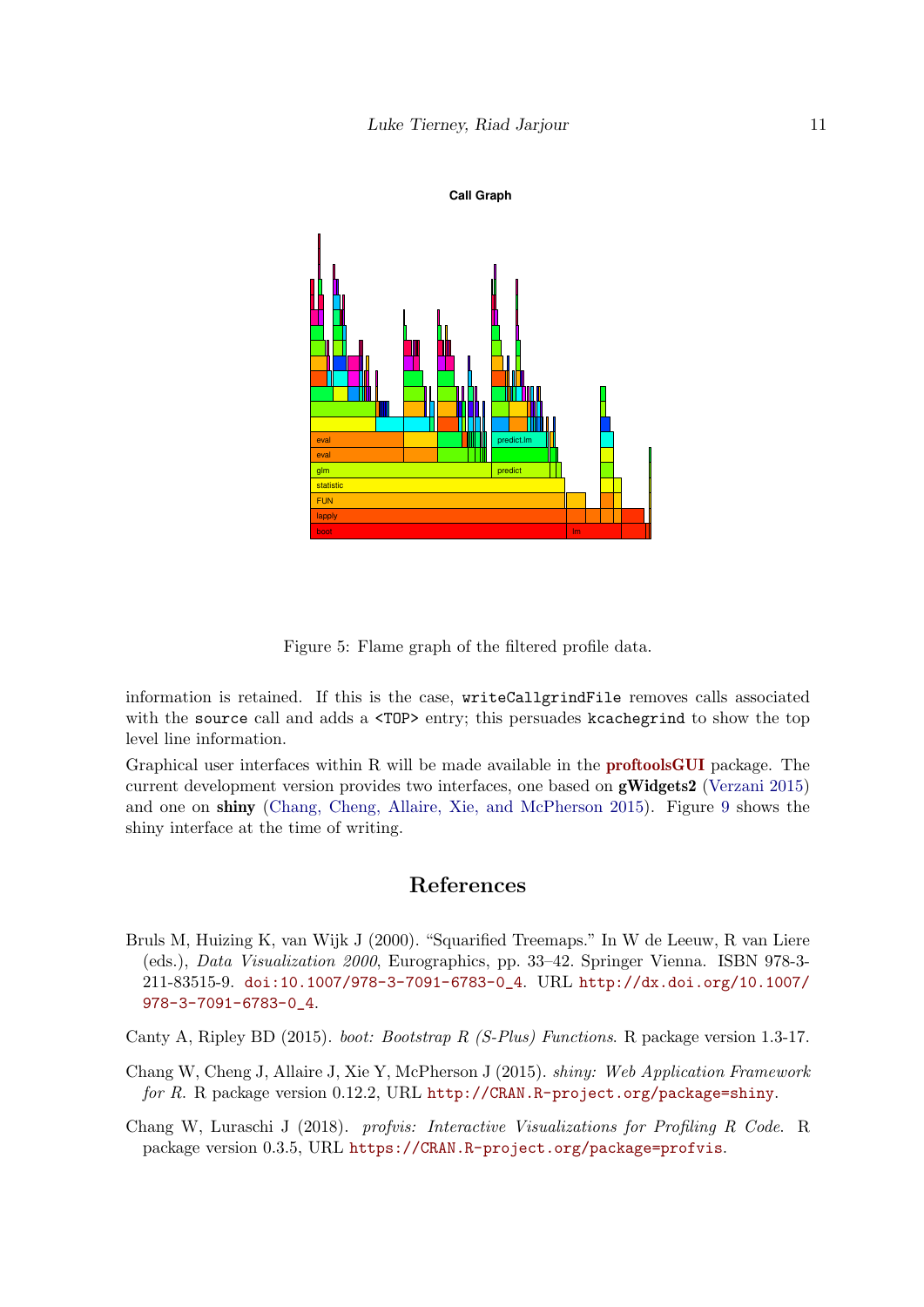

<span id="page-11-4"></span>Figure 6: Time graph of the full profile data.

- <span id="page-11-1"></span>Gentleman R, Whalen E, Huber W, Falcon S (2015). graph: A package to handle graph data structures. R package version 1.40.1.
- <span id="page-11-2"></span>Gentry J, Long L, Gentleman R, Falcon S, Hahne F, Sarkar D, Hansen KD (2015). Rgraphviz: Plotting capabilities for R graph objects. R package version 2.6.0.
- <span id="page-11-3"></span>Graham SL, Kessler PB, Mckusick MK (1982). "Gprof: A Call Graph Execution Profiler." In Proceedings of the 1982 SIGPLAN Symposium on Compiler Construction, SIGPLAN '82, pp. 120–126. ACM, New York, NY, USA. ISBN 0-89791-074-5. [doi:10.1145/800230.](http://dx.doi.org/10.1145/800230.806987) [806987](http://dx.doi.org/10.1145/800230.806987). URL <http://doi.acm.org/10.1145/800230.806987>.
- <span id="page-11-0"></span>RStudio Team (2015). RStudio: Integrated Development Environment for R. RStudio, Inc., Boston, MA. URL <http://www.rstudio.com/>.
- <span id="page-11-5"></span>Shneiderman B (1998). "Treemaps for space-constrained visualization of hierarchies." Human-Computer interaction lab University of Maryland. Available at: http://www.cs.umd.edu/hcil/treemap-history/. Accessed November 20, 2004.
- <span id="page-11-6"></span>Verzani J (2015). gWidgets2: API for Simplified GUI Construction. R package version 1.0-6, URL <http://CRAN.R-project.org/package=gWidgets2>.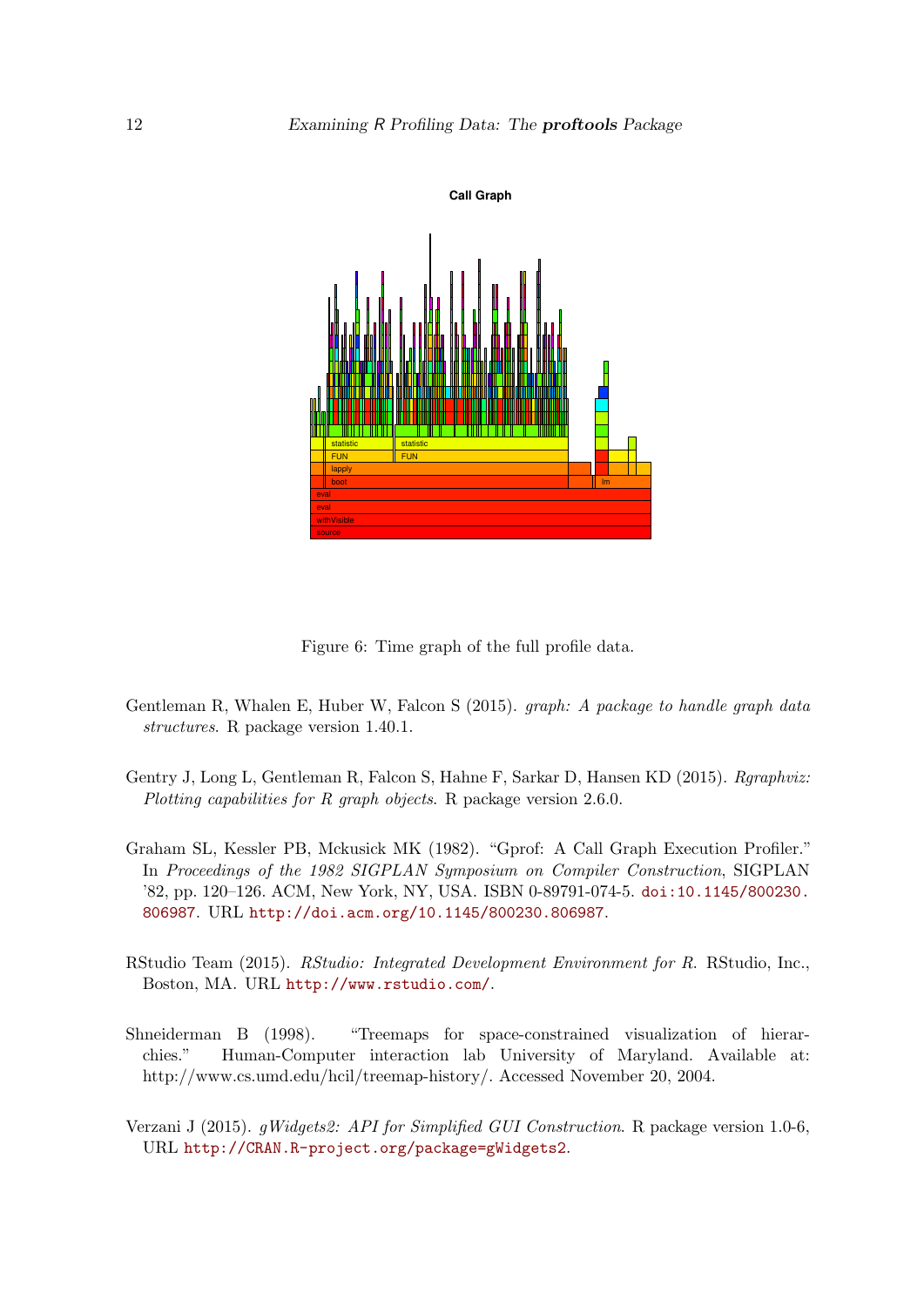#### **Callee Tree Map**



<span id="page-12-0"></span>Figure 7: Call tree map of the full profile data.

| $\leftrightarrow$ Back $\leftrightarrow$ Forward<br>L<br>Open<br>$4 \text{ Up } \ne$<br>$\overline{\nabla}$ : |       |  |                                                                                                                                                                                           | % Relative (S) Cycle Detection |              |                |         | » Hits        |                                                   |                        |                                                       |
|---------------------------------------------------------------------------------------------------------------|-------|--|-------------------------------------------------------------------------------------------------------------------------------------------------------------------------------------------|--------------------------------|--------------|----------------|---------|---------------|---------------------------------------------------|------------------------|-------------------------------------------------------|
| Flat Profile                                                                                                  |       |  |                                                                                                                                                                                           |                                | <b>问 ×</b>   | $<$ TOP>       |         |               |                                                   |                        |                                                       |
| Search:                                                                                                       |       |  |                                                                                                                                                                                           | (No Grouping)                  | $\hat{z}$    | Types          | Callers |               | All Callers Callee Map                            | Source Code            |                                                       |
| Incl.                                                                                                         | Self  |  | Called Function                                                                                                                                                                           | Location                       |              | #              | Hits    |               |                                                   |                        | Source ('/home/luke/tmp/lib/proftools/samples/bootlmE |
| 100.00                                                                                                        | 0.00  |  | (0) 图 <top></top>                                                                                                                                                                         | bootlmEx.R                     |              |                |         |               |                                                   |                        |                                                       |
| 85.45                                                                                                         | 55.00 |  | $376$ $\blacksquare$ <cycle 1=""></cycle>                                                                                                                                                 | (unknown)                      |              | $\overline{c}$ |         |               | ## Examples from boot:                            |                        |                                                       |
| 78.86                                                                                                         | 0.00  |  | $347$ boot                                                                                                                                                                                | ??                             |              | 3              |         | library(boot) |                                                   |                        |                                                       |
| 13.41                                                                                                         | 0.00  |  | $59$ $\blacksquare$ Im                                                                                                                                                                    | 77                             |              |                |         |               | $0.23$ $\blacksquare$ 1 call(s) to 'library' (??) |                        |                                                       |
| 8.18                                                                                                          | 6.82  |  | 89 match <cycle 1=""></cycle>                                                                                                                                                             | ??                             |              | 4<br>5         |         |               | ## Stratified resampling                          |                        |                                                       |
| 7.27                                                                                                          | 2.50  |  | 137 ■ model.frame.default <cv< td=""><td>??</td><td></td><td></td><td></td><td></td><td><math>diff</math> manne <math>\neq</math> function/d <math>f</math>)</td><td></td><td></td></cv<> | ??                             |              |                |         |               | $diff$ manne $\neq$ function/d $f$ )              |                        |                                                       |
| 7.05                                                                                                          | 6.59  |  | 111 <b>■</b> deparse <cycle 1=""></cycle>                                                                                                                                                 | ??                             |              |                |         |               |                                                   |                        |                                                       |
| 6.82                                                                                                          | 0.68  |  | 30 matrix                                                                                                                                                                                 | ??                             |              |                |         |               |                                                   |                        |                                                       |
| 6.59                                                                                                          | 6.14  |  | $29 \equiv$ rnorm                                                                                                                                                                         | ??                             |              |                |         |               | <top></top>                                       |                        |                                                       |
| 6.14                                                                                                          | 2.95  |  | 44 deparseOpts <cycle 1=""></cycle>                                                                                                                                                       | ??                             |              |                |         |               |                                                   |                        |                                                       |
| 6.14                                                                                                          | 6.14  |  | $27 \text{ J} < G$ C>                                                                                                                                                                     | ??                             |              |                |         |               |                                                   | 100.00 %               |                                                       |
| 5.68                                                                                                          | 3.18  |  | 30 dm.fit <cycle 1=""></cycle>                                                                                                                                                            | $\overline{?}$                 |              |                |         |               |                                                   |                        |                                                       |
| 5.45                                                                                                          | 3.64  |  | 24 Las.character                                                                                                                                                                          | ??                             |              |                |         |               | 1347x                                             | J59x                   | 30 x                                                  |
| 5.23                                                                                                          | 1.14  |  | $223$ dm <cycle 1=""></cycle>                                                                                                                                                             | ??                             |              |                |         |               |                                                   |                        |                                                       |
| 5.00                                                                                                          | 0.23  |  | 22 ■ model.response                                                                                                                                                                       | ??                             |              |                |         |               |                                                   |                        |                                                       |
| 4.55                                                                                                          | 3.64  |  | 305 eval <cycle 1=""></cycle>                                                                                                                                                             | ??                             |              |                |         | boot          | Im                                                |                        | matrix                                                |
| 4.09                                                                                                          | 2.95  |  | 40 ■ na.omit.data.frame <cyc< td=""><td>??</td><td></td><td></td><td></td><td></td><td></td><td></td><td></td></cyc<>                                                                     | ??                             |              |                |         |               |                                                   |                        |                                                       |
| 3.64                                                                                                          | 2.73  |  | $16$   $\text{Im}$ . fit                                                                                                                                                                  | ??                             |              |                |         | 178.86%       | <b>13.41%</b>                                     |                        | 76.82%                                                |
| 3.41                                                                                                          | 2.27  |  | 22 ■ [.data.frame <cycle 1=""></cycle>                                                                                                                                                    | ??                             |              | $+6$           |         |               | 111.                                              |                        |                                                       |
| 2.95                                                                                                          | 1.14  |  | $13 \equiv 5$                                                                                                                                                                             | ??                             | $\mathbf{v}$ | Parts          | Callees | Call Graph    |                                                   | All Callees Caller Map | Machine Code                                          |

<span id="page-12-1"></span>Figure 8: kcachegrind interface for examining profile data for the example.